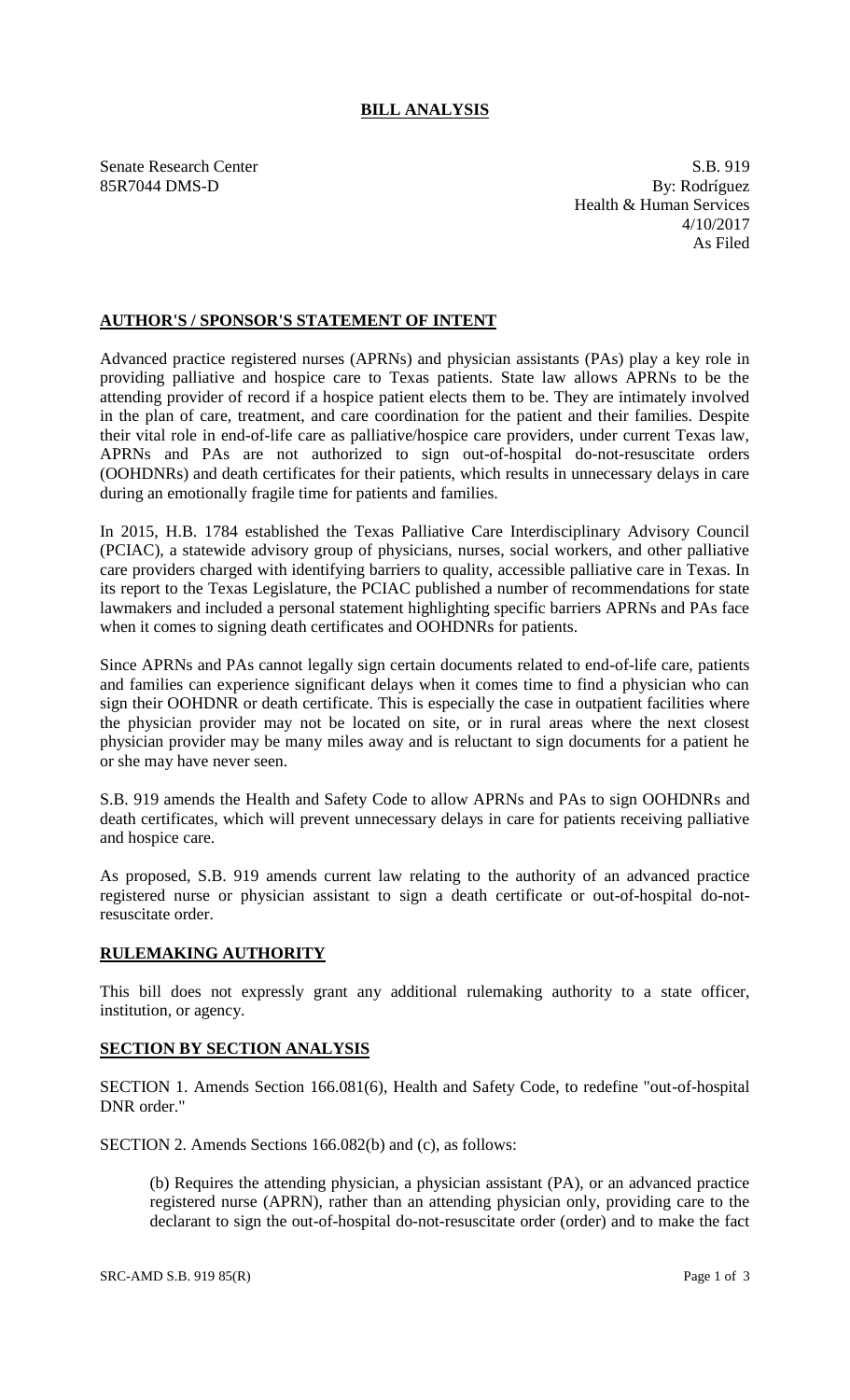of the existence of the order and the reasons for execution of the order a part of the declarant's medical record.

(c) Authorizes the physician, PA, or APRN providing care to a person, if the person is incompetent, but previously executed or issued a directive to physicians, to rely on the directive and the person's instructions to issue an order and requires those medical professionals to place a copy of the directive in the person's file. Requires the physician, the PA, or the APRN, rather than only a physician, to sign the order in lieu of the person signing under Subsection (b) and authorizes those medical professionals to use a digital or electronic signature authorized under Section 166.011 (Digital or Electronic Signature).

SECTION 3. Amends Section 166.083(b), Health and Safety Code, as follows:

(b) Requires the standard form of an order to, at a minimum, contain the following:

(1) through (3) makes no changes to these subdivisions;

(4) a statement that the physician, PA, or APRN, rather than a physician only, signing the document is the person's attending physician, PA, or APRN of the person and is directing health care professionals acting in certain out-of-hospital settings;

(5) makes no changes to this subdivision;

(6) places for printed names and signatures of certain persons, including the physician, PA, or APRN of the person and the professional's medical license number, rather than the attending physician of the person and the medical license number of the attending physician;

(7) makes conforming and nonsubstantive changes;

(8) through (13) makes no changes to these subdivisions.

SECTION 4. Amends Sections 166.084(b) and (c), Health and Safety Code, as follows:

(b) Requires a declarant to issue the nonwritten order in the presence of the person's attending physician or a PA or APRN of the person, rather than the attending physician only.

(c) Makes conforming changes.

SECTION 5. Amends Sections 166.087(b) and (c), Health and Safety Code, as follows:

(b) Requires an adult person's attending physician or a PA or APRN of the person and the designated person, rather than the attending physician or designated person only, to comply with the order if the person has designated a person to make certain treatment decisions.

(c) Requires an adult person's attending physician or a PA or APRN of the person, rather than the attending physician, to comply with the order, unless the physician, PA, or APRN believes that the order does not reflect the person's present desire, if the person has not designated a person to make certain treatment decisions.

SECTION 6. Amends Sections 166.088(a), (b), and (f), Health and Safety Code, as follows:

(a) Includes a PA or APRN of an adult person who has not executed or issued an order and is incompetent or otherwise mentally or physically incapable of communication among certain persons authorized to execute an order on behalf of the incapable person.